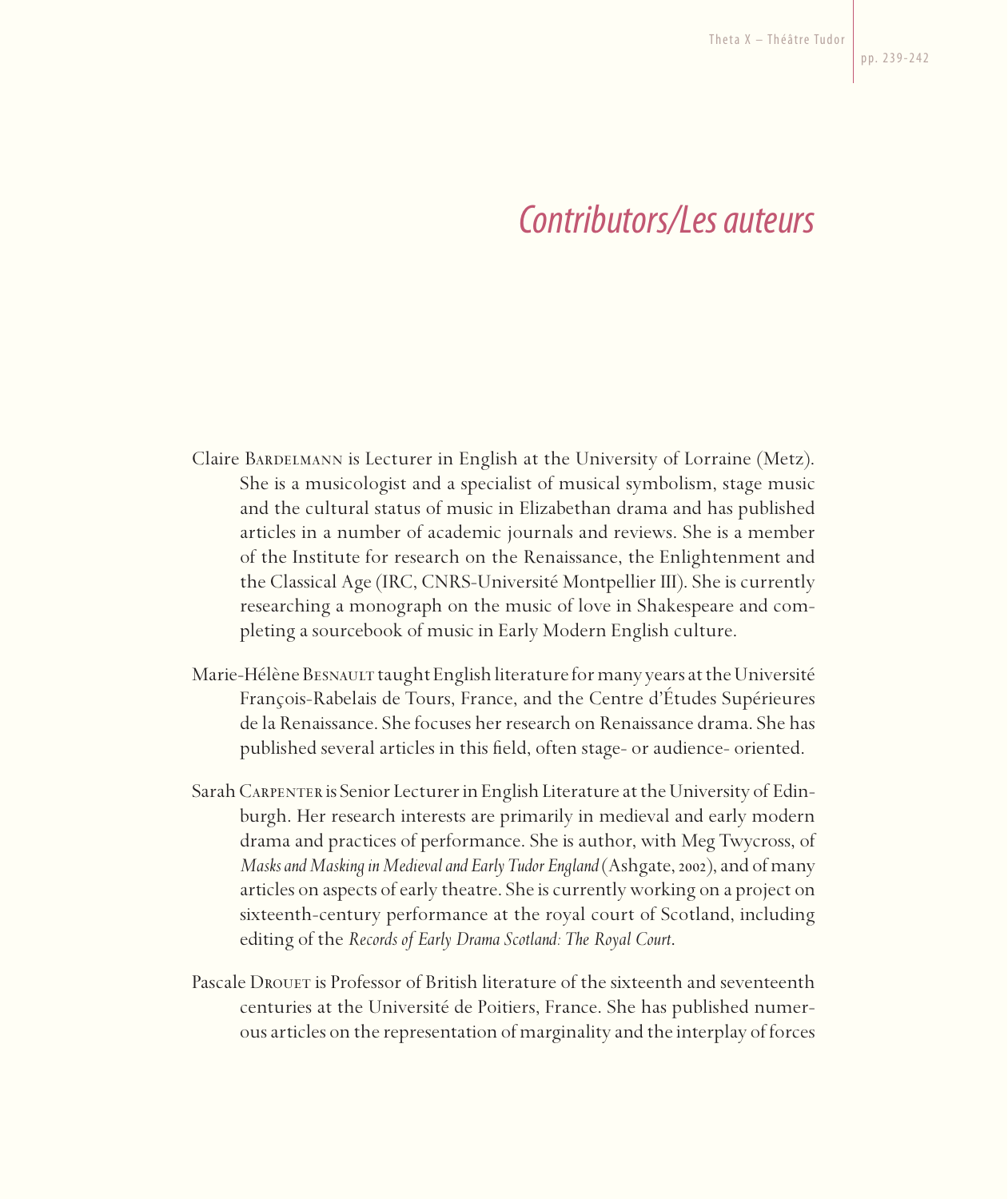between margin and centre in England in the Renaissance. She has edited and co-edited several collections of essays on the theatre of Shakespeare, most recently *The Spectacular In and Around Shakespeare* (Cambridge Scholars Publishing, 2009) et *Le Bannissement et l'exil en Europe aux xvi<sup>e</sup> et xvii<sup>e</sup> siècles* (Presses Universitaires de Rennes, 2010). She is the author of *Le vagabond dans l'Angleterre de Shakespeare, ou l'art de contrefaire à la ville et à la scène* (L'Harmattan, 2003) and of *Mise au ban et abus de pouvoir. Essai sur trois pièces tragiques de Shakespeare* (Presses Universitaires de Paris Sorbonne, 2012). Since 2007 she has been the editor, for the online journal *La Licorne*, of *Les Cahiers Shakespeare en devenir* (http:// shakespeare.edel.univ-poitiers.fr). She has also translated an unpublished radio play by Howard Barker (*Ce qui évolue, ce qui demeure* [Éditions Théâtrales, 2011]). She has just finished a new edition of *King Henry VIII* for the Norton Shakespeare (Third Series).

- Elisabeth Durron is Professor of Medieval English at the University of Fribourg, Switzerland. She has published on late medieval mystical and devotional writings, and on late medieval drama, and is currently developing a project on early drama in Oxford. She is an experienced theatre director whose academic research is informed by her stagings of medieval and early modern plays.
- Bob GODFREY finally retired from the University of Northampton at the end of 2009 after thirty-four years. He had been Field Chair for Drama and Head of Department, and in recent years Visiting Fellow in the School of the Arts. He has contributed regularly to the Tudor Drama Round Table since 1993 and remains committed to the study of medieval, Tudor and Renaissance Theatre, as well as to the theory and practice of contemporary performance.
- Peter Happé is Visiting Fellow in the English Department at Southampton University. He has worked on medieval drama and the interludes and has published editions and monographs in both fields. As a contributing editor to their collected works he is currently interested in Ben Jonson and James Shirley. He is also active in the comparative study of early English drama with continental analogues and is a general editor of the Ludus series (Rodopi).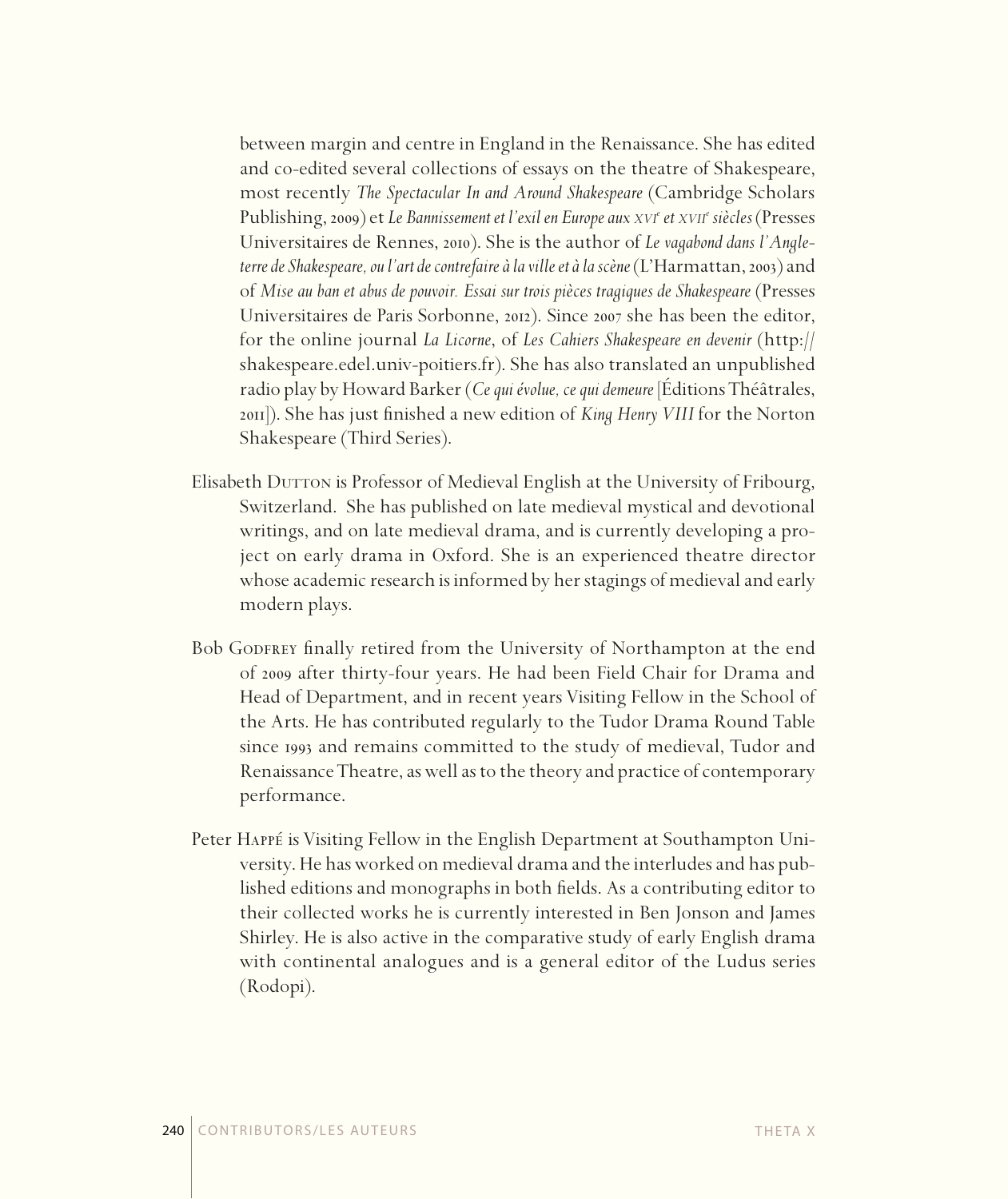- Michael HATTAWAY is Professor of English at New York University in London and Emeritus Professor of English Literature in the University of Sheffield. He was born in New Zealand and studied in Wellington and at Cambridge. He is author of *Elizabethan Popular Theatre* (1982), *Hamlet: The Critics Debate* (1987), and *Renaissance and Reformations: An Introduction to Early Modern English Literature* (2005); editor of *As You Like It* and *1-3 HenryVI* (New Cambridge Shakespeare), of plays by Ben Jonson and Francis Beaumont, and of *The Cambridge Companion to Shakespeare's History Plays* (2002); and co-editor of *The Cambridge Companion to English Renaissance Drama* (1990 and 2003), as well as of *Shakespeare in the New Europe* (1994). He has written an electronic book on *King Richard II* (2008) and edited a *New Companion to English Renaissance Literature and Culture* (2 vols, 2010). In 2010 he gave the 100th Annual Shakespeare Lecture for the British Academy.
- Richard Hillman is Professor at the Université François-Rabelais, Tours, France (Department of English and Centre d'Études Supérieures de la Renaissance). His monographs include *Self-Speaking in Medieval and Early Modern English Drama: Subjectivity, Discourse and the Stage* (Macmillan, 1997) and several books focussing on links between early modern England and France: *Shakespeare, Marlowe and the Politics of France* (Palgrave, 2002), *French Origins of English Tragedy* and *French Reflections in the Shakespearean Tragic* (Manchester University Press, 2010 and 2012). He has also published annotated translations of early modern French plays, including *L'histoire tragique de la Pucelle de Domrémy*, by Fronton Du Duc (Carleton Renaissance Plays in Translation, No. 39 [Ottawa: Dovehouse Editions, 2005]); *La Tragédie de feu Gaspard de Colligny* (François de Chantelouve), together with *La Guisiade*, by Pierre Matthieu (CRPT, No. 40 [Ottawa: Dovehouse Editions, 2005]); *Coriolan*, by Alexandre Hardy (Presses Universitaires François-Rabelais, 2010 [online at http://pufr-editions.fr/ renaissance/coriolan]); and *Les Visionnaires*, by Desmarets de Saint-Sorlin (online at http://umr6576.cesr.univ-tours.fr/publications/Visionaries/fichiers/pdf/visionnaires\_trans.pdf).
- Andrew Hiscock is Professor of English at Bangor University, Wales, and was an AHRC Research Fellow during 2011-12. He has published widely on early modern literature. Most recently, he published the monograph *Reading Memory in Early Modern Literature* (Cambridge University Press, 2011) and edited the critical collection *Middleton: Women Beware Women* (Continuum, 2011). Heis the English Literature editor for the academic journal *MLR* and series editor for the *Yearbook of English Studies*, both published by the MHRA.